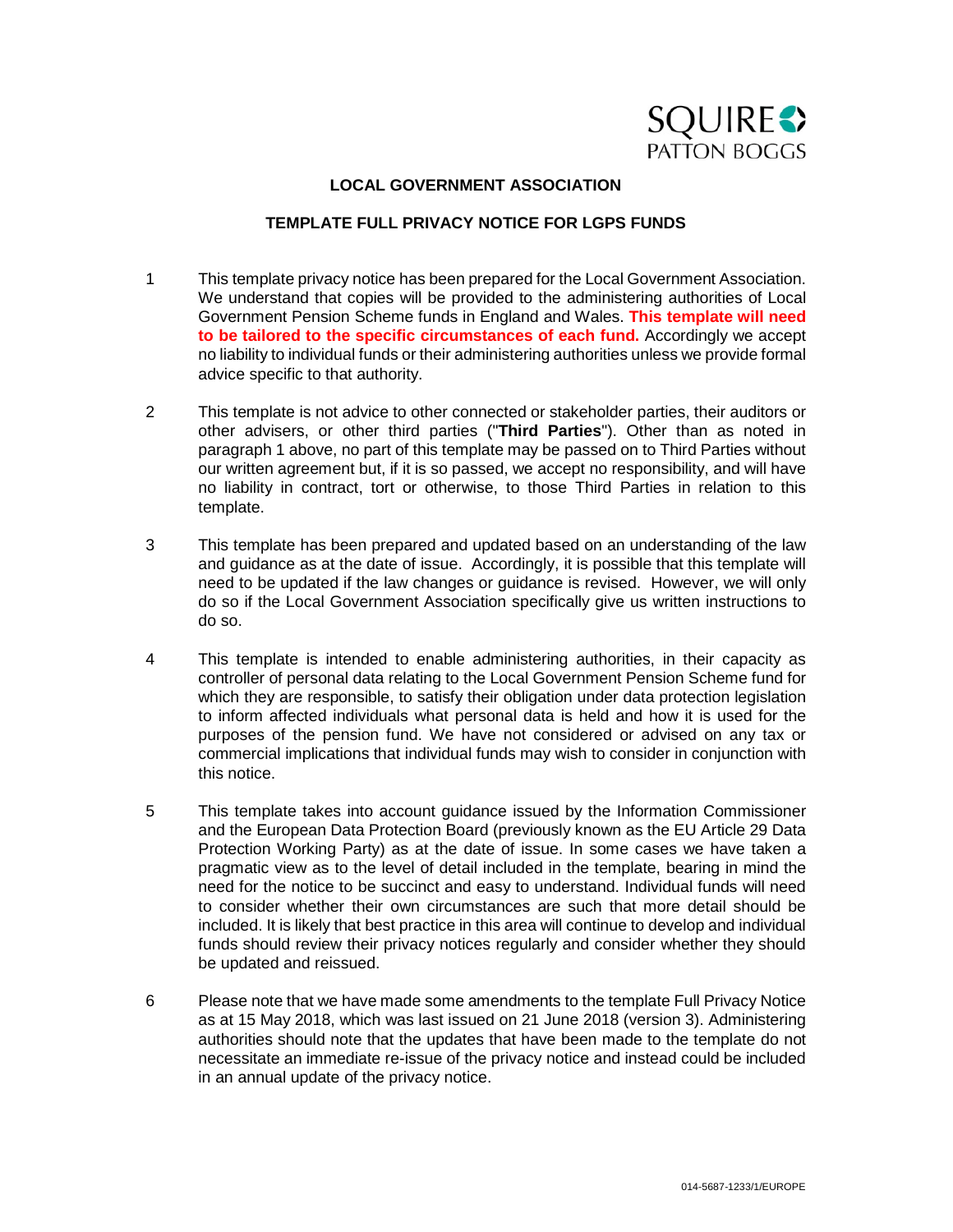- 7 Please note that we have made some amendments to version 3 of the template Full Privacy Notice (version 4). Administering authorities should note that the updates that have been made to the template do not necessitate an immediate re-issue of the privacy notice and instead could be included in an annual update of the privacy notice. However, since the GDPR came into effect, the direction of travel is towards greater transparency. Administering authorities therefore may want to revisit how frequently and in what circumstances they circulate hard copies of the privacy notice to members and consider how they will bring the most up to date version of the privacy notice to members' attention. The changes are noted below to assist administering authorities who have already issued their privacy notice in determining whether and when to issue an update to the privacy notice.
	- (a) We have inserted a new reference to "data protection legislation" in the first paragraph rather than referring to specific legislation throughout and have added a footnote to explain what the legislation is for the benefit of administering authorities. We have also included references to the GDPR and the UK GDPR as there are now effectively "two GDPRs"; the EU version of the GDPR and the GDPR as incorporated into UK law. As at today's date, those provisions are near identical for most purposes. However, they may diverge over time following the UK's exit from the EU.
	- (b) In the section headed, "**Organisations that we may share your personal data with"**, we have inserted some additional wording to cover instances where administering authorities and their advisers and service providers act as joint controllers in respect of personal data. Article 26 GDPR provides that the essence of an arrangement between joint controllers shall be made available to the data subject.
	- (c) In the section headed, "**Transferring information outside the UK,**" we have inserted a new heading and updated this section to reflect the fact that following Brexit, the UK now falls outside the European Economic Area ("**EEA**"). As such, appropriate safeguards must be implemented whenever there is a transfer of personal data from the UK to jurisdictions which may not offer an adequate level of protection to personal data, as is required by the UK Government or EEA countries. Under the GDPR, there is a requirement to specify where data will be transferred to a third country and the existence or absence of an adequacy decision or reference to the appropriate safeguards used to protect it and the means by which the individual can obtain a copy of them. To comply with the GDPR, administering authorities will need to identify in the privacy notice the particular transfers involved and the safeguard used for them (e.g. model clauses).
	- (d) In the section headed "**Your rights**", we have expanded the wording about a data subjects' right to ask administering authorities to restrict the processing of their personal data, as described in Article 18 GDPR.
	- (e) Footnotes have been amended to ensure that all legislative references are correct and complete following the updates made to version 3 of the template Full Privacy Notice in this version 4. In particular:
		- (i) They have been expanded to provide more guidance in relation to data protection legislation (footnote 4), tracing bureaus (footnote 2223), AVC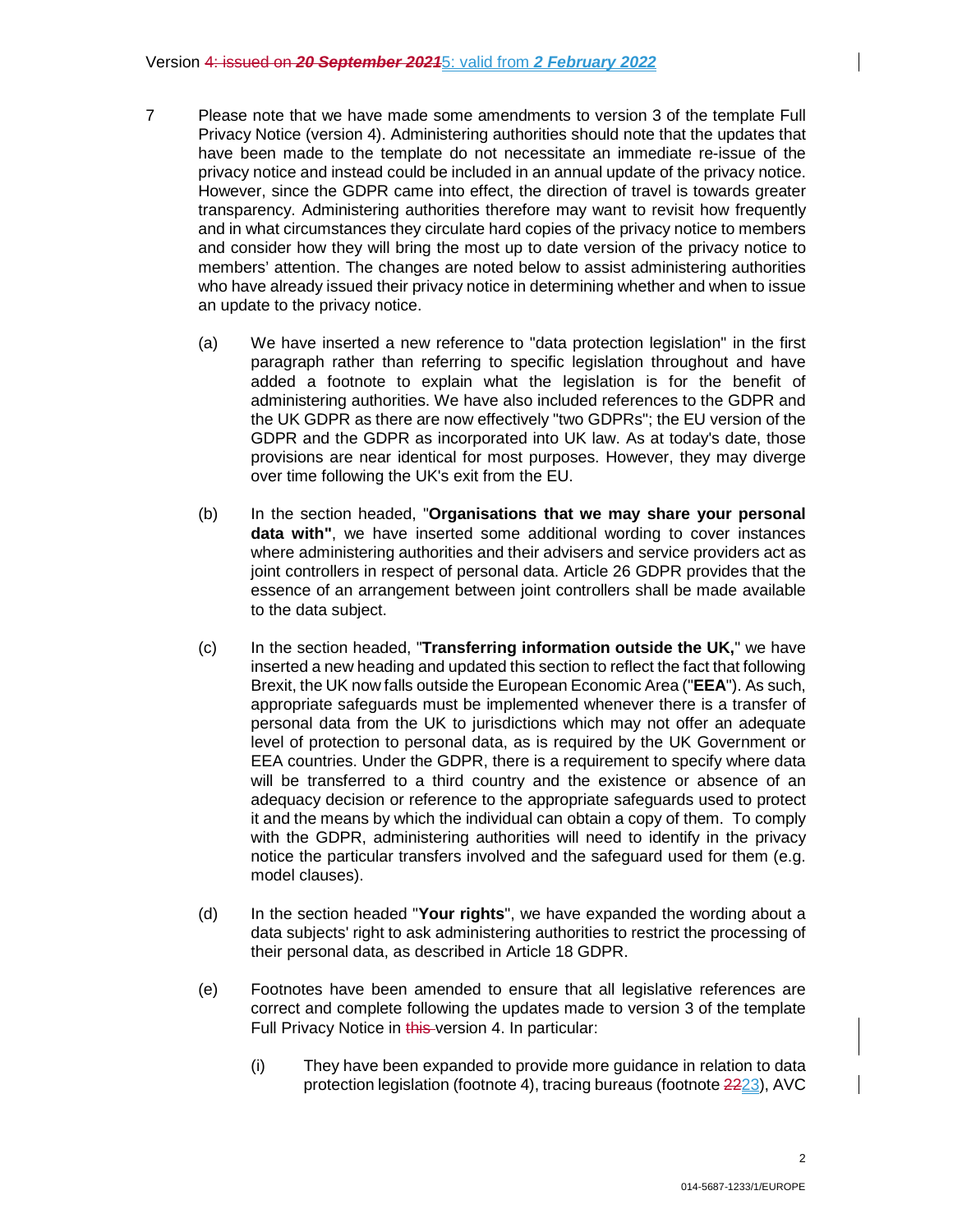providers (footnote  $2425$ ), the use of personal data for direct marketing processes as addressed in Article 21 of the GDPR (footnote  $2728$ ).

- (ii) Footnote 6 has been expanded in light of the ICO's increasing focus on transparency. The wording included in the section titled, "The technical bit", is intended to address the requirements of Articles 13(1)(c) and 14(1)(c) GDPR. However, it is possible this may contain insufficient detail. Where Funds have carried out extensive, detailed mapping of their processing activities (which we recommend), they should consider including further information (for example, a detailed table that identifies each of the processing activities carried out by the Fund) in this section or at the end of this privacy notice.
- (iii) Footnote 13 has been expanded as it has become clearer since 2018 that one of the key focuses from a regulatory perspective, as mentioned above, is on transparency and that includes on sources of data and on who it is shared with. Funds should identify specific sources of types of data where they are not obtaining it from a Member or beneficiary of the Fund and should consider including further information (for example, a detailed table either in the section titled, "**What personal data we hold, and how we obtain it**", or at end of this privacy notice)
- 8 Please note that we have made some amendments to version 4 of the template Full Privacy Notice (version 5), which was last issued on 20 September 2021. Administering authorities should note that the updates that have been made to the template do not necessitate an immediate re-issue of the privacy notice and instead could be included in an annual update of the privacy notice. However, since the GDPR came into effect, the direction of travel is towards greater transparency. Administering authorities therefore may want to revisit how frequently and in what circumstances they circulate hard copies of the privacy notice to members and consider how they will bring the most up to date version of the privacy notice to members' attention. The changes are noted below to assist administering authorities who have already issued their privacy notice in determining whether and when to issue an update to the privacy notice.
	- (a) We have inserted some wording in the section titled, "*How we will use your personal data*" which is intended to cover situations where additional information is required by administering authorities to rule out pension scam activity and process a transfer request in light of the Occupational and Personal Pension Schemes (Conditions for Transfers) Regulations 2021.
	- (b) Footnote 9 has been updated as administering authorities should conduct a separate review of the correspondence and documentation provided to members and beneficiaries at the point in time that the personal data is requested, which includes transfer applications, expression of wish forms and applications for early retirement.

**Squire Patton Boggs (UK) LLP 17 September 2021 26 January 2022**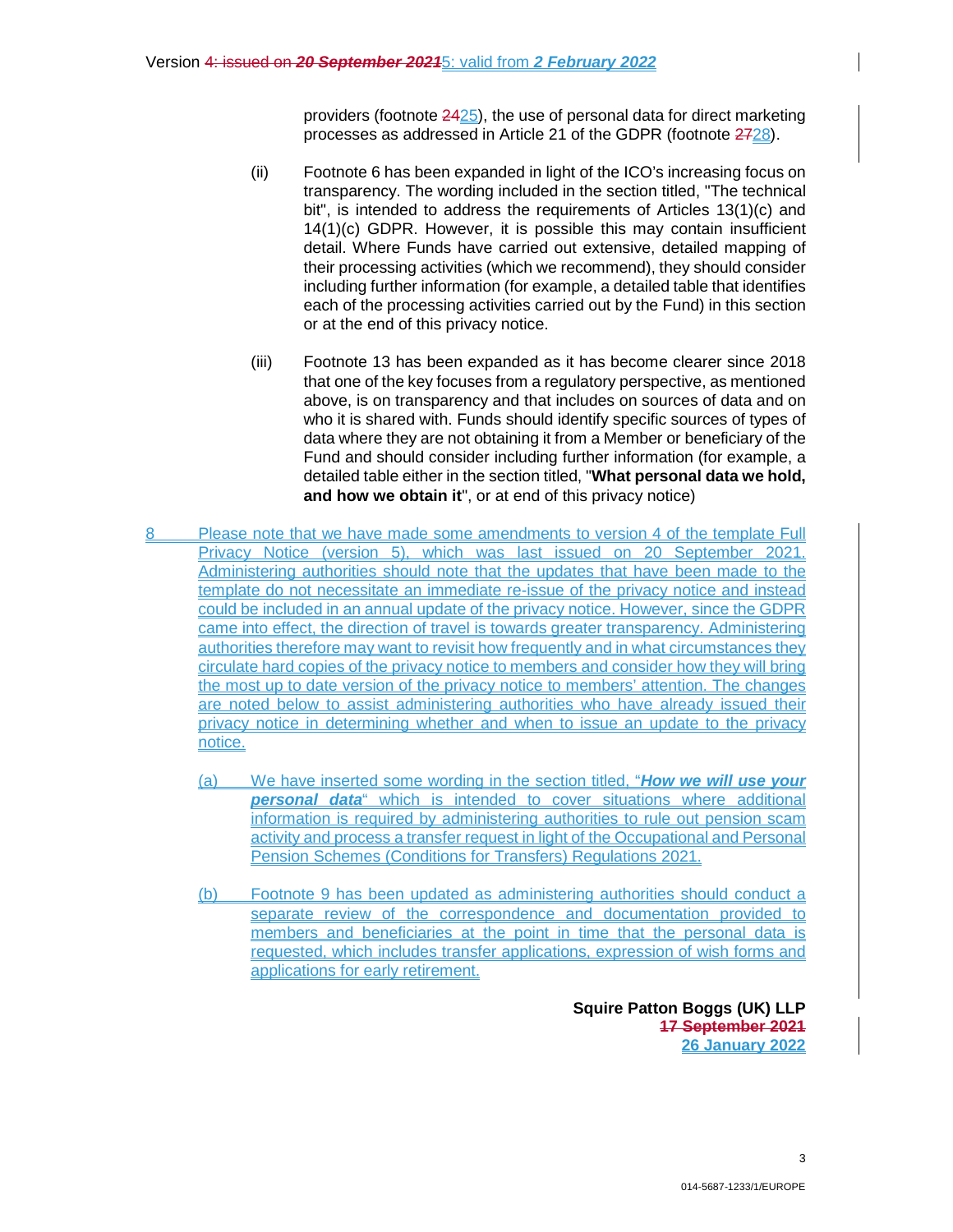# **FULL PRIVACY NOTICE**

## **for the members [and beneficiaries] of the [ - ]<sup>1</sup>**

This privacy notice is for members **[and beneficiaries]** of the [ - ]<sup>2</sup> (the "**Fund**"). It has been prepared by <mark>[ - ]<sup>3</sup></mark> (the "**Administering Authority**", or "we") in its capacity as the administering authority of the Fund. This privacy notice describes how we collect and use personal data in accordance with data protection legislation.<sup>4</sup>

This privacy notice will also be made available on [online] / [on the Fund's website] at the following link:

#### [Insert link to relevant area of website]

It is important that you read this privacy notice together with any other privacy notice or fair processing policy we may provide on specific occasions when we are collecting or processing personal data about you so that you are fully aware of how and why we are using your data. This privacy notice replaces any general privacy notice we may have previously issued and supplements any other notices and privacy policies we issue that are specific to particular data collection / processing activities.

#### **Why we are providing this notice to you**

As the Administering Authority of the Fund we hold certain information about you and from which you can be identified (**"personal data"**) which we use to administer the Fund and to pay benefits from it. In line with data protection legislation, we are required to give you specified information about the personal data we hold about you, how we use it, your rights in relation to it and the safeguards that are in place to protect it. This notice is designed to give you that information.

- 2 Please insert name of the Fund.
- 3 Please insert name of the Administering Authority.
- 4 Please note that the relevant data protection legislation includes:
	- the UK Data Protection Act 2018;
	- the UK GDPR (as defined in the Data Protection, Privacy and Electronic Communications (Amendments etc.) (EU Exit) Regulations 2019/419);
	- the Privacy and Electronic Communications (EC Directive) Regulations 2003 (SI 2426/2003) (as amended and incorporated into the laws of England & Wales, Scotland and Northern Ireland);
	- the General Data Protection Regulation 2016/679; and
	- all other legislation and regulatory requirements in force from time to time which apply to a party relating to the use of personal data (including, without limitation, the privacy of electronic communications).

<sup>1</sup> Please insert name of the Fund. Please note that this notice will not be suitable for issue to vulnerable individuals, including children. Administering Authorities may wish to take legal advice on what would be suitable to be supplied to vulnerable individuals, including children, and the changes that should be made order to ensure that the content can be understood. The European Data Protection Board (previously known as the Article 29 Data Protection Working Party) guidelines state that where information previously provided to data subjects (for example, in privacy notices) is being updated to comply with the UK GDPR, it should be made clear to the data subjects that changes have been made in order to comply with the UK GDPR – Administering Authorities may wish to consider the extent to which wording is included in the privacy notice in this regard.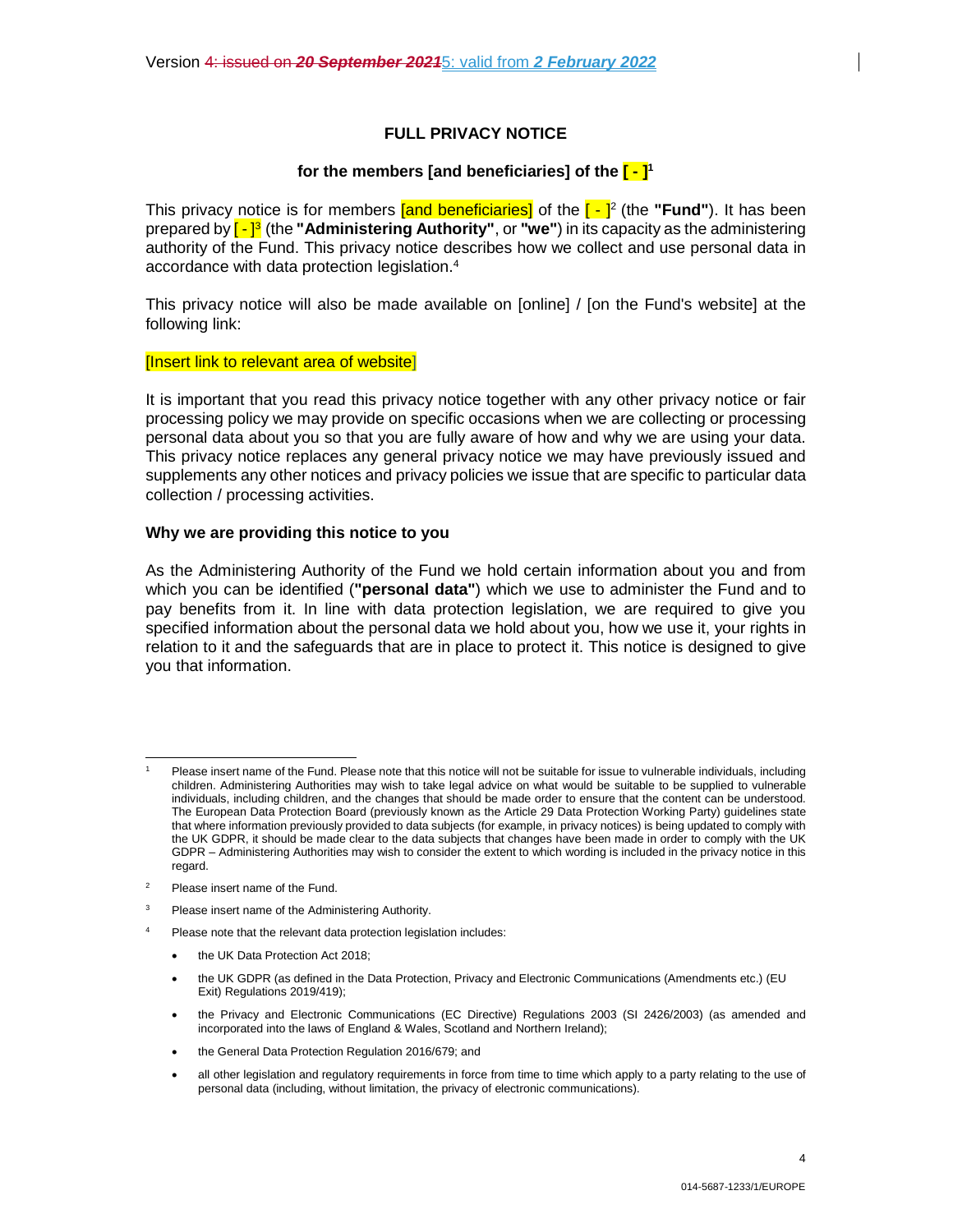#### **The technical bit**

The Administering Authority holds personal data about you, in its capacity as a controller, for the proper handling of all matters relating to the Fund, including its administration and management. This includes the need to process your data to contact you, to calculate, secure and pay your benefits, for statistical and financial modelling<sup>5</sup> and for reference purposes (for example, when we assess how much money is needed to provide members' and beneficiaries' benefits and how that money should be invested), and to manage liabilities and administer the Fund generally. Further information about how we use your personal data is provided below.

The legal basis<sup>6</sup> for our use of your personal data will usually be that we need to process your personal data to satisfy our legal obligations as the Administering Authority of the Fund. However, where that legal basis does not apply then the legal basis for our use of your personal data will be one or more of the following:**<sup>7</sup>**

- a) we need to process your personal data to carry out a task in the public interest or in the exercise of official authority in our capacity as a public body;  $[and/or]$
- b) [we need to process your personal data for the legitimate interests of administering and managing the Fund and liabilities under it, calculating, securing and paying benefits and performing our obligations and exercising any rights, duties and discretions the Administering Authority has in relation to the Fund][./; and/or<sup>8</sup>]
- c) [because we need to process your personal data to meet our contractual obligations to you in relation to the Fund (for example, under an agreement that you will pay additional voluntary contributions to the Fund), or to take steps, at your request, before entering into a contract].

#### **What personal data we hold, and how we obtain it<sup>9</sup>**

The types of personal data we hold and process about you can include:

Contact details, including name, address, telephone numbers and email address.

<sup>5</sup> The European Data Protection Board (previously Article 29 Data Protection Working Party guidelines) suggest that more detail of any statistical and financial modelling should be provided where known.

<sup>6</sup> This is intended to address the requirements of Articles 13(1)(c) and 14(1)(c) of the UK GDPR. However, please note it is possible this may contain insufficient detail. Given the ICO's increasing focus on transparency, where Funds have carried out extensive, detailed mapping of their processing activities (which we recommend), consider including further information (for example, a detailed table that identifies each of the processing activities carried out by the Fund) in this section or at the end of this privacy notice.

<sup>7</sup> We have assumed that the Administering Authority or its advisers/service providers are not carrying out any automated decision making (including profiling). Administering Authorities should check the position because any automated decision making that is being carried out will need to be flagged in the privacy notice (see Article 13(2)(f) and Article 14(2)(g) of the UK GDPR). The Administering Authority should also be made aware that if they carry out automated decision making in the future then that further information will need to be provided to the individuals concerned. The Administering Authority should take legal advice before undertaking any automated decision making (including profiling).

<sup>8</sup> The UK GDPR does not permit public authorities to rely on legitimate interests for any processing they undertake in their capacity as a public authority. However, where the public authority has other legitimate purposes outside of their tasks as a public authority e.g. a contract between the Administering Authority and individual where AVCs are being made, it may be possible to rely on legitimate interests as a legal basis for collecting and processing that personal data. Legal advice should be taken.

<sup>9</sup> Please consider whether any personal data other than that listed is held or processed. Please note that Article 9 of the UK GDPR applies different treatment to the processing of special categories of personal data. In addition, the Administering Authority should conduct a separate review of the correspondence and documentation provided to members and beneficiaries at the point in time that the personal data is requested, such as new joiner forms., transfer applications, expression of wish forms and applications for early retirement etc. In particular: (a) the documentation will need to flag why there is a requirement to provide the information, whether the individual is obliged to do so and the possible consequences of failing to provide that data (see Article 13 of the UK GDPR) - this isn't explicitly covered in the template privacy notice which is drafted on the basis that the Administering Authority already holds personal data about the data subject; and (b) the Administering Authority will also need to consider how the privacy notice is incorporated into the data collection process.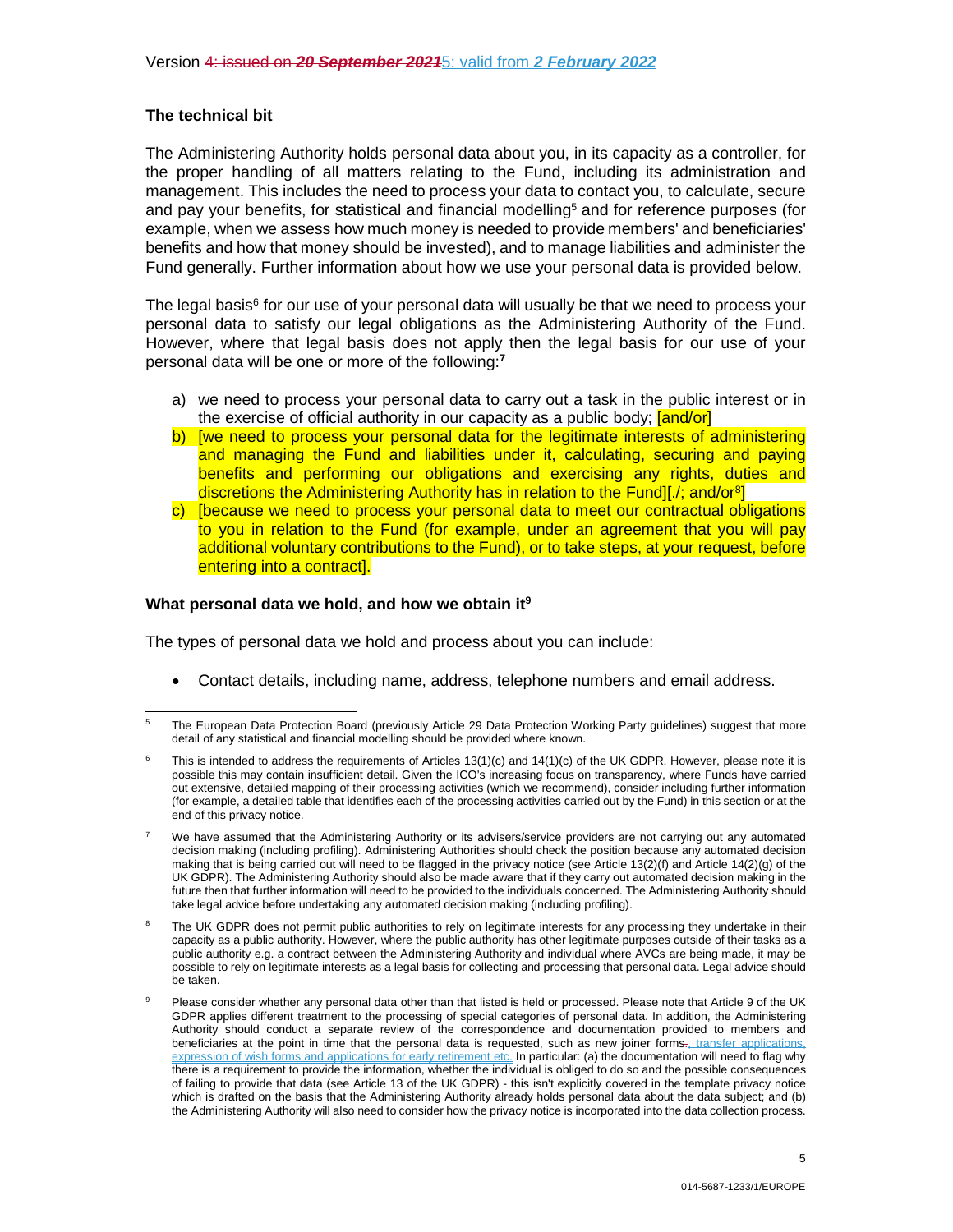- Information that is used to calculate and assess eligibility for benefits, for example, length of service or membership and salary information.
- Financial information relevant to the calculation or payment of benefits, for example, bank account and tax details.
- Information about your family, dependants or personal circumstances, for example, marital status and information relevant to the distribution and allocation of benefits payable on death.
- Information about your health, for example, to assess eligibility for benefits payable on ill health, or where your health is relevant to a claim for benefits following the death of a member of the Fund.<sup>10</sup>
- Information about a criminal conviction if this has resulted in you owing money to your employer or the Fund and the employer or the Fund may be reimbursed from your benefits.<sup>11</sup>

We obtain some of this personal data directly from you.<sup>12</sup> We may also obtain data (for example, salary information) from your current or past employer(s) or companies that succeeded them in business, from a member of the Fund (where you are or could be a beneficiary of the Fund as a consequence of that person's membership of the Fund) and from a variety of other sources including public databases (such as the Register of Births, Deaths and Marriages), our advisers and government or regulatory bodies, including those in the list of organisations that we may share your personal data with set out below.<sup>13</sup>

Where we obtain information concerning certain "special categories" of particularly sensitive data, such as health information, extra protections apply under the data protection legislation. We will only process your personal data falling within one of the special categories with your consent, unless we can lawfully process this data for another reason permitted by that legislation. You have the right to withdraw your consent to the processing at any time by notifying the Administering Authority in writing<sup>14</sup>. However, if you do not give consent, or subsequently withdraw it, the Administering Authority may not be able to process the relevant information to make decisions based on it, including decisions regarding the payment of your benefits.

<sup>&</sup>lt;sup>10</sup> Explicit consent may be required in the processing of health data and ill health early retirement applications. This privacy notice does not seek such consent, which should be obtained at the time of any application. It should not generally be necessary to renew consents obtained under the Data Protection Act 1998 in respect of past ill health early retirement applications provided that the requirements of the UK GDPR/ new UK data protection legislation were complied with. However, legal advice should be taken. As a pragmatic approach, Administering Authorities should consider renewing consent when communicating with individuals about special category data collected prior to 25 May 2018. An appropriate policy document may also be required where special category information is processed.

<sup>11</sup> Explicit consent may also be needed to process information about criminal convictions/offences. An appropriate policy document will also be required in almost all cases where information about criminal convictions is processed. Extra information will have to be provided to the individual as and when the consent is obtained or the Administering Authority receives personal data concerning criminal convictions/offences. The Administering Authority may wish to review and update any current communications and documentation and/or take legal advice in relation to the same. See note 10 above.

 $12$  Please note that where members or beneficiaries are asked to provide health related data, explicit consent to the processing of that data should be obtained at the time it is requested. See note 10 above.

Please note Article 14 of the UK GDPR sets out specific information obligations on the Administering Authority where it obtains information from a third party unless one of the exceptions under Article 14(5) apply. The European Data Protection Board (previously Article 29 Working Party) guidelines state that where possible specific sources of personal data should be listed – consider if any more need to be added (particularly any that a member/beneficiary might not generally be aware of). It has become clearer since 2018 that one of the key focuses from a regulatory perspective is on transparency and that includes on sources of data and on who it is shared with. Funds should identify specific sources of types of data where it is not obtaining it from a Member or beneficiary of the Fund. Funds should consider including further information (for example, a detailed table either in this section or at end of this privacy notice.

<sup>14</sup> If pre- UK GDPR consents did not inform individuals of this right (which is likely, given that it is a new explicit right under the UK GDPR) then it may not be possible to rely on them. Retrospectively informing members/beneficiaries may not be adequate therefore legal advice should be taken. See note 10 above.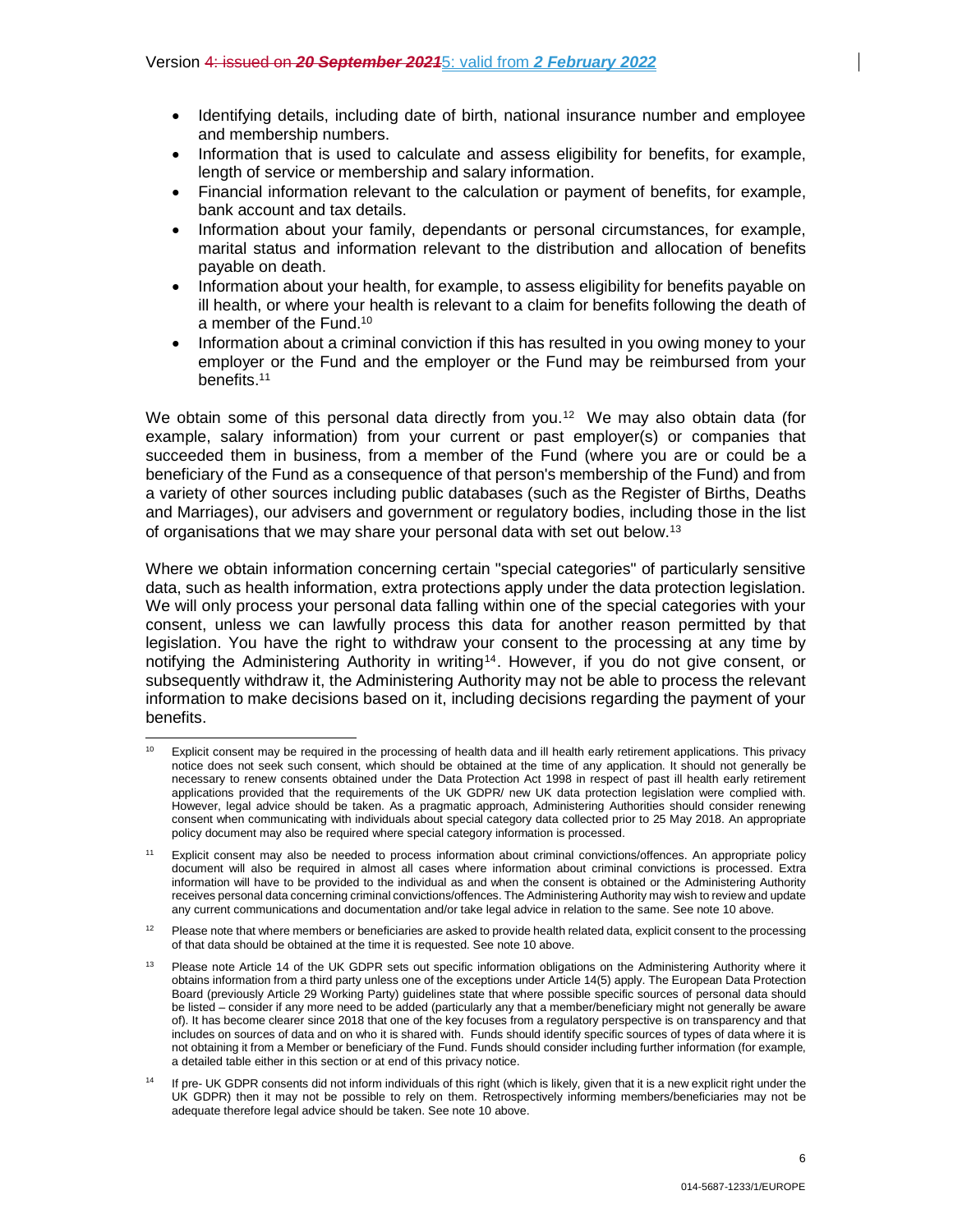Where you have provided us with personal data about other individuals, such as family members, dependants or potential beneficiaries under the Fund, please ensure that those individuals are aware of the information contained within this notice.

## **How we will use your personal data<sup>15</sup>**

We will use this data to deal with all matters relating to the Fund, including its administration and management<sup>16</sup>. This can include the processing of your personal data for all or any of the following purposes:

- To contact you.
- To assess eligibility for, calculate and provide you (and, if you are a member of the Fund, your beneficiaries upon your death) with benefits.
- To identify your potential or actual benefit options and, where relevant, implement those options.
- [To allow alternative ways of delivering your benefits, for example, through the use of insurance products and transfers to or mergers with other pension arrangements.]
- For statistical and financial modelling and reference purposes (for example, when we assess how much money is needed to provide members' and beneficiaries' benefits and how that money should be invested).
- To assess and, if appropriate, action a request you make to transfer your benefits out of the Fund.<sup>17</sup>
- To comply with our legal and regulatory obligations as the administering authority of the Fund.
- To address queries from members and other beneficiaries and to respond to any actual or potential disputes concerning the Fund.
- The management of the Fund's liabilities, including the entering into of insurance arrangements and selection of Fund investments.
- In connection with the sale, merger or corporate reorganisation of or transfer of a business by the employers that participate in the Fund and their group companies.<sup>18</sup>

# **Organisations that we may share your personal data with<sup>19</sup>**

From time to time we will share your personal data with advisers and service providers so that they can help us carry out our duties, rights and discretions in relation to the Fund. Some of those organisations will simply process your personal data on our behalf and in accordance with our instructions; they are referred to as processors. Other organisations will be responsible to you directly for their use of personal data that we share with them; they are referred to as controllers. The controllers may be obliged under the data protection legislation to provide you with additional information regarding the personal data they hold about you and how and why they process that data. Further information may be provided to you in a separate notice or may be obtained from the advisers and service providers direct, for example via their websites<sup>20</sup>.

<sup>&</sup>lt;sup>15</sup> This is intended to satisfy requirements of Articles 13(1)(c) and 14(1)(c) of the UK GDPR.

<sup>&</sup>lt;sup>16</sup> Reference to the external pension provider in respect of AVCs should be added if applicable.

This is intended to cover situations where additional information is required by Administering Authorities to rule out pension scam activity and process a transfer request. However, additional information will need to be provided to the data subject at the time the information is collected to fully comply with the UK GDPR. See note 9 above for further details.

 $18$  Please insert and identify any other purposes for which the personal data may be used in individual circumstances.

<sup>&</sup>lt;sup>19</sup> This is intended to satisfy requirements of Articles  $13(1)(e)$  and  $14(1)(e)$  of the UK GDPR.

<sup>&</sup>lt;sup>20</sup> This is suggested as a pragmatic approach in order to keep the Fund's privacy notice as succinct and easy to understand as possible, rather than adding any specific information another controller may ask the Administering Authority to include on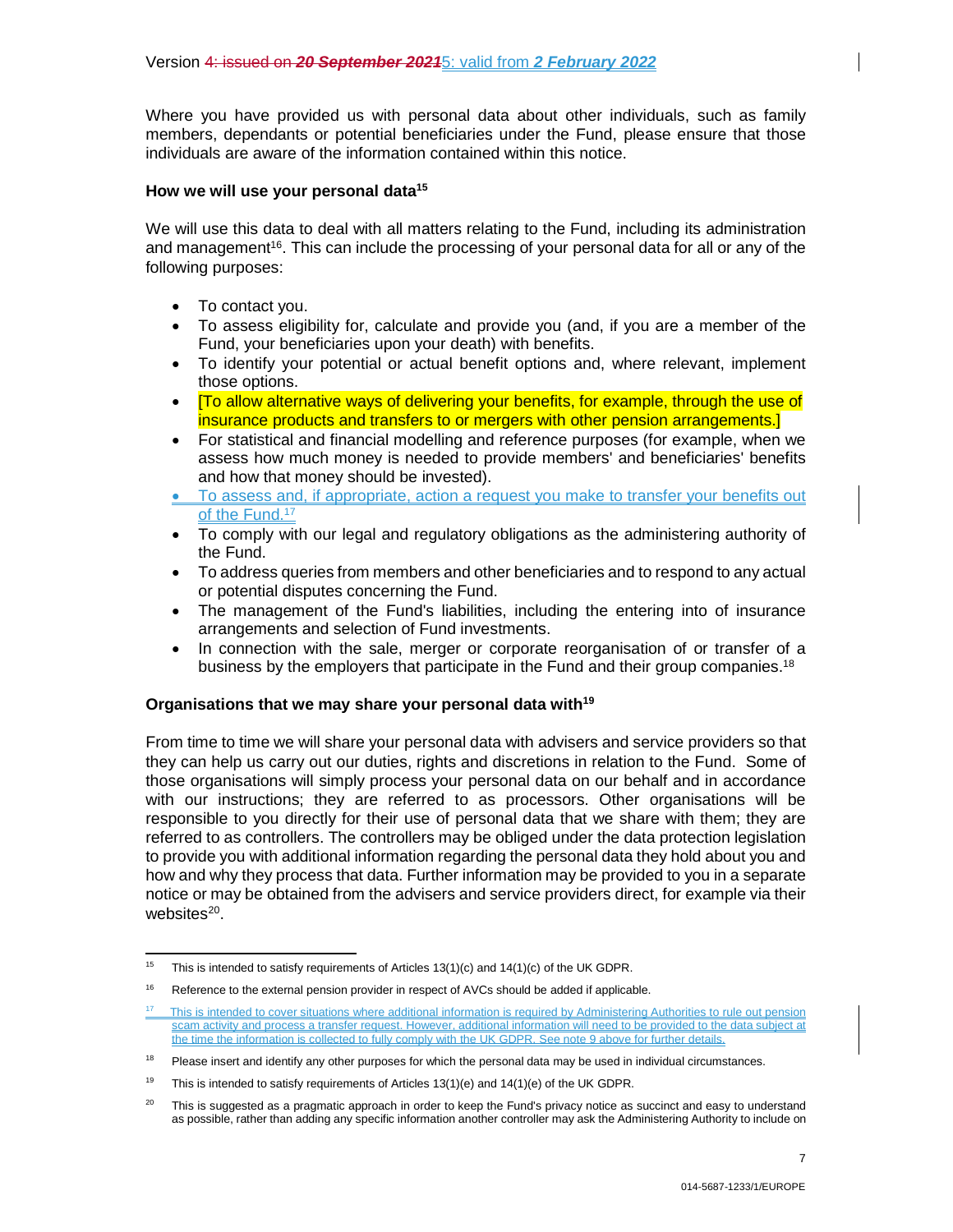Whenever one of our advisers or service providers acts as a joint controller with us in respect of your personal data, because we jointly determine the purposes and means of processing it, we will agree with them how we are each going to meet our respective and collective obligations under the data protection legislation. If you would like more information about how such an arrangement works please contact us using the contact details below.<sup>21</sup>

The organisations that we may share your personal data with may include the following advisers and service providers:<sup>22</sup>

| <b>Processors</b>                                                                                                                                                                                                                                                                                                                                                                                                                                                                                                                                                                             | Controllers <sup>24</sup>                                                                                                                                                                                                                                                                                                                                                                                                                                                                                                                                                                                                                                                                                                                                                                                                                                          |
|-----------------------------------------------------------------------------------------------------------------------------------------------------------------------------------------------------------------------------------------------------------------------------------------------------------------------------------------------------------------------------------------------------------------------------------------------------------------------------------------------------------------------------------------------------------------------------------------------|--------------------------------------------------------------------------------------------------------------------------------------------------------------------------------------------------------------------------------------------------------------------------------------------------------------------------------------------------------------------------------------------------------------------------------------------------------------------------------------------------------------------------------------------------------------------------------------------------------------------------------------------------------------------------------------------------------------------------------------------------------------------------------------------------------------------------------------------------------------------|
| Administrator – (currently $[-]$ )<br>$[Third$ party administrators $-$ (currently<br><u>[ - ])]</u><br>Accountants – (currently $[-]$ )<br>Communications adviser – (currently $[-]$ )<br>Tracing bureaus for mortality screening<br>members<br>locating<br>and<br>and<br>beneficiaries <sup>23</sup> – (currently $\left[-\right]$ )<br>Overseas payments provider to transmit<br>payments to Fund members and<br>beneficiaries with non-UK accounts -<br>(currently $\lceil - \rceil$ )<br>Printing companies – (currently $\left[-\right]$ )<br>Pensions software provider $-$ (currently | Actuarial consultant – (currently $\left[-\right]$ )<br>Fund benefit consultant – (currently $\left[-\right]$ )<br>٠<br>Investment adviser – (currently $\left[-\right]$ )<br>$\bullet$<br>[Additional Voluntary Contribution<br>$\bullet$<br>providers – (currently $[-1]$ <sup>25</sup><br>Legal adviser – (currently $\lceil - \rceil$ )<br>$\bullet$<br>Fund Actuary – (currently $[-]$ )<br>$\bullet$<br>Statutory auditor – (currently $\left[-\right]$ )<br>$\bullet$<br>External auditor $-$ (currently $\left[-\right]$ )<br>$\bullet$<br>Internal auditor – (currently $\left[-\right]$ )<br>$\bullet$<br>Insurance companies in connection with<br>$\bullet$<br>ill health benefits – (currently $\left[-\right]$ )<br>LGPS National Insurance database<br>(South Yorkshire Pensions Authority)<br>Administering authorities of other LGPS<br>$\bullet$ |
| Suppliers of IT, document production<br>and distribution services                                                                                                                                                                                                                                                                                                                                                                                                                                                                                                                             | funds (or their agents, such as third party<br>administrators) where you have been a<br>member of another LGPS fund and the                                                                                                                                                                                                                                                                                                                                                                                                                                                                                                                                                                                                                                                                                                                                        |

its behalf. However, Administering Authorities should consult with their own providers (e.g. the Fund actuary). Controllers will have their own, separate obligations under data protection legislation to provide a privacy notice to any individuals whose personal data they receive when providing services to the Administering Authority. In practice, it is likely the Administering Authority will be asked to assist with that process, either by sending the adviser's privacy notice to members/beneficiaries or by including a link in the Administering Authority's own privacy notice to the adviser's website, where a copy of the adviser's privacy notice can be accessed. This link could be included within the table of current advisers set out above.

<sup>21</sup> We have assumed that none of the service providers are claiming to be joint controllers (but please seek legal advice if this assumption is incorrect). Notwithstanding the assumption that none of the service providers are claiming to be joint controllers, we have included this wording in the privacy notice in case in the future we have further clarity regarding the definition of "joint controller" (including actuaries' status as joint controllers, which is particularly controversial). We have deliberately kept this brief and not named specific service providers as potential joint controllers. Guidance has been issued on the distinction between controllers and processors which includes some guidance on joint controllership. However, it's still not particularly clear. The wording as drafted will not be compliant with a strict reading of Article 26 of the GDPR if there are any joint controller relationships. Article 26 requires joint controllers to have an "arrangement" between them setting out their respective responsibilities and that the "essence of the arrangement shall be made available to the data subject". Administering Authorities will therefore need to assess this on a case by case basis and then include any details of any joint controllership in this privacy notice in order to comply.

 $22$  Administering Authorities should carry out assessments as to controller, processor and joint controller and then complete this table as appropriate. As an alternative, this could be included in a separate table at end of this privacy notice. We have included some examples as illustrations of some bodies and of possible categorisation but note that Administering Authorities will need to assess on a case by case basis. However, this will depend on precise facts of appointment of each adviser and services provider, including the approach taken by individual entity.

 $23$  The tracing bureaus may consider themselves to be data controllers – the Administering Authority may wish to check this with the tracing bureau directly.

 $24$  See note  $2021$ .

 $25$  This may require amendment depending on the pension arrangement used for AVCs and whether AVC providers may consider themselves to be controllers – the Administering Authority may wish to check this with the AVC provider directly.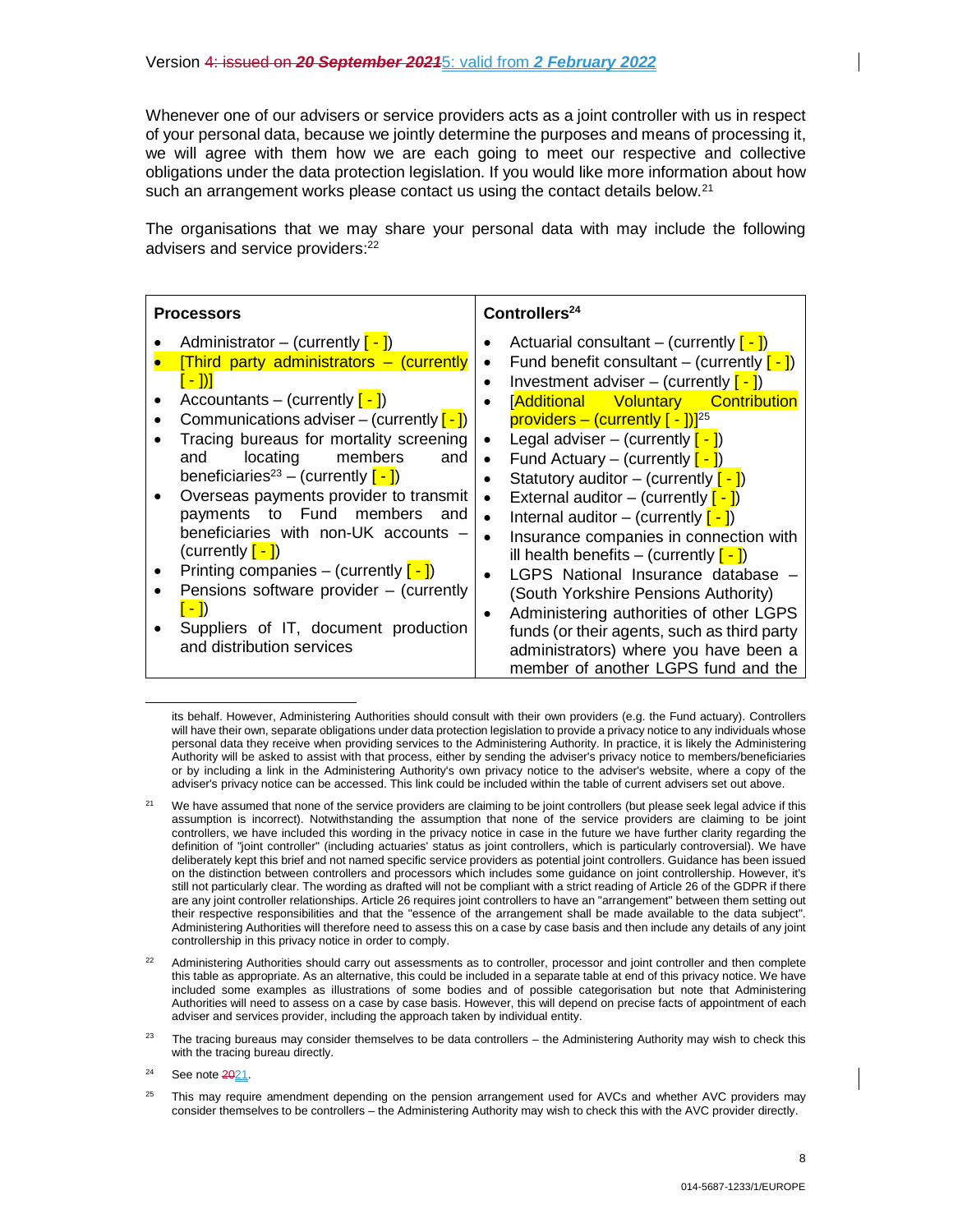| information is needed to determine the<br>benefits to which you or your dependants<br>are entitled<br>The Department for Work and Pensions<br>٠<br>The Government Actuary's Department<br>$\bullet$<br>The Cabinet Office - for the purposes of<br>the National Fraud Initiative<br><b>HMRC</b><br>٠<br>The Courts of England and Wales $-$ for<br>٠ |
|------------------------------------------------------------------------------------------------------------------------------------------------------------------------------------------------------------------------------------------------------------------------------------------------------------------------------------------------------|
| purpose of processing pension<br>the<br>sharing orders on divorce                                                                                                                                                                                                                                                                                    |

Where we make Fund investments or seek to provide benefits for members and beneficiaries in other ways, such as through the use of insurance, then we may also need to share personal data with providers of investments, insurers and other pension scheme operators.<sup>26</sup>

From time to time we may provide some of your data to your employer and their relevant subsidiaries (and potential purchasers of their businesses) and advisers for the purposes of enabling those entities to understand the liabilities and obligations of the employer regarding the Fund. Your employer would generally be a controller of the personal data shared with it in those circumstances. For example, where your employment is engaged in providing services subject to an outsourcing arrangement, the Administering Authority may provide information about your pension benefits to your employer and to potential bidders for that contract when it ends or is renewed.

Where requested or if we consider that it is reasonably required, we may also provide your data to government bodies and dispute resolution and law enforcement organisations, including those listed above $27$ , the Pensions Regulator, the Pensions Ombudsman and Her Majesty's Revenue and Customs (HMRC). They may then use the data to carry out their functions.

The organisations referred to in the paragraphs above may use the personal data to perform their functions in relation to the Fund as well as for statistical and financial modelling (such as calculating expected average benefit costs and mortality rates) and planning, business administration and regulatory purposes. They may also pass the data to other third parties (for example, insurers may pass personal data to other insurance companies for the purpose of obtaining reinsurance), to the extent they consider the information is reasonably required for a legitimate purpose.

[We do not use your personal data for marketing purposes and will not share this data with anyone for the purpose of marketing to you or any beneficiary.<sup>[28]</sup>

<sup>26</sup>The paragraph may be required where, for example, the Administering Authority secures benefits via insurance or a transfer to another pension arrangement.

<sup>&</sup>lt;sup>27</sup> Please confirm names of other organisations, including government agencies, with whom personal data may be shared.

The use of personal data for direct marketing purposes is addressed at Article 21 of the UK GDPR and automated processing and profiling at Article 22. We assume there will be no automated processing which has a legal effect or significant impact on the data subject's rights subject but Administering Authorities should assess whether that is in fact the case and include appropriate wording where necessary to satisfy Articles 13(2)(f) and 14(2)(g) of the UK GDPR. We have assumed that Administering Authorities and their advisers/service providers are not using personal data for direct marketing purposes. However, if direct marketing is taking place then the members/beneficiaries should be informed about their right to object to this. Administering Authorities may wish to seek legal advice.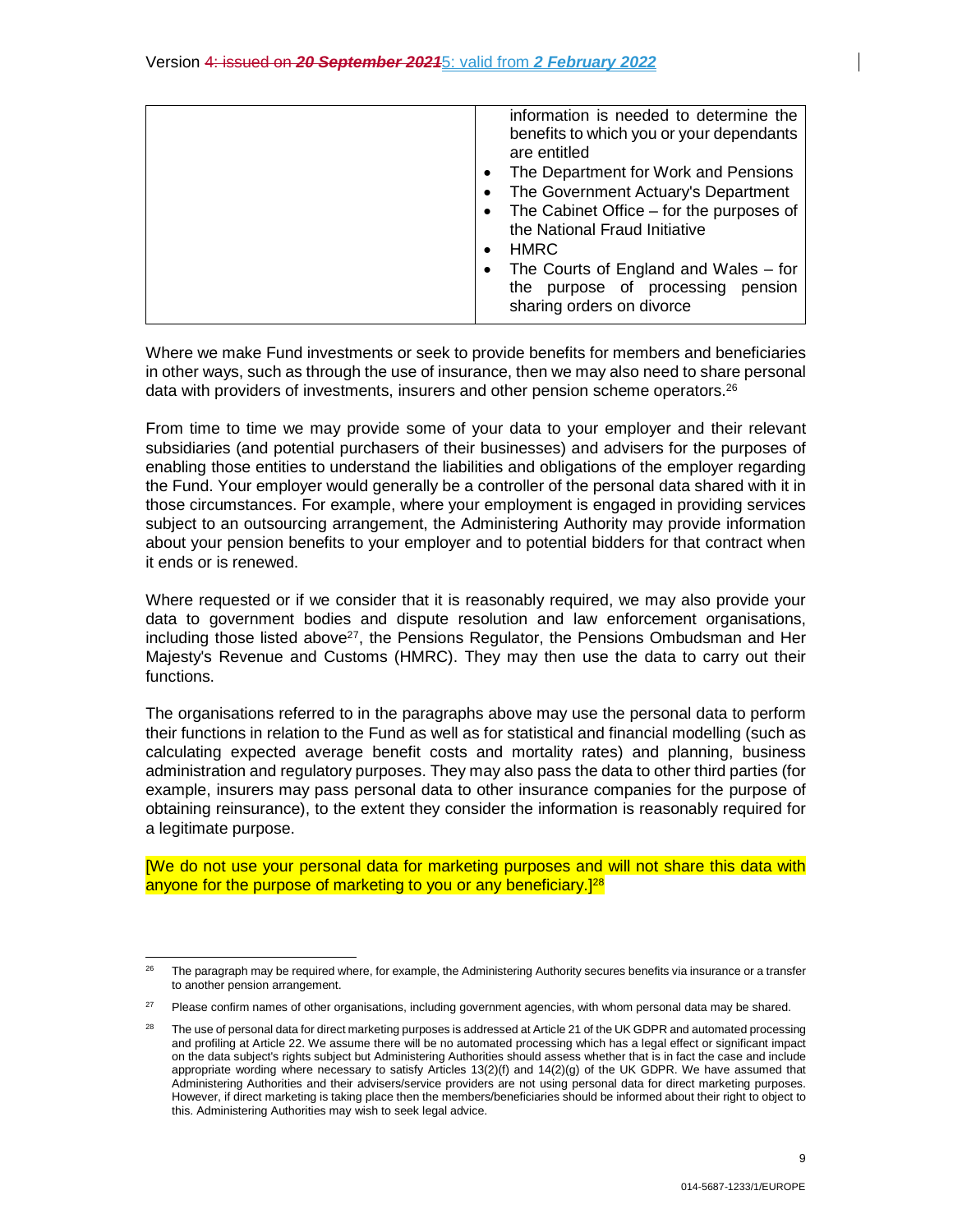In some cases recipients of your personal data may be outside the UK. As such, your personal data may be transferred outside the UK to a jurisdiction that may not offer an adequate level of protection as is required by the UK Government.

If this occurs, additional safeguards must be implemented with a view to protecting your personal data in accordance with applicable laws. Please use the contact details below if you want more information about the safeguards that are currently in place.<sup>29</sup>

#### **How long we keep your personal data<sup>30</sup>**

We will only keep your personal data for as long as we need to in order to fulfil the purpose(s) for which it was collected and for so long afterwards as we consider may be required to deal with any questions or complaints that we may receive about our administration of the Fund, unless we elect to retain your data for a longer period to comply with our legal and regulatory obligations. In practice, this means that your personal data will be retained for the greater of:

- such period as you (or any beneficiary who receives benefits after your death) are entitled to benefits from the Fund and for a period of  $[15 \text{ years}]^{31}$  after those benefits stop being paid. For the same reason, your personal data may also need to be retained where you have received a transfer, or refund, from the Fund in respect of your benefit entitlement;[or]
- $\bullet$  [100 years from a member's date of birth]<sup>32</sup>; [or]
- [100 years from the date of birth of any beneficiary who received benefits from the Fund after the member's death].

See Articles 5(1) and 5(2), and in particular Article 5(1)(c) - (e) of the UK GDPR. Please also see Recital 39 of the UK GDPR.

<sup>&</sup>lt;sup>29</sup> This generic wording does not fully meet the requirements of the UK GDPR and the standards of the ICO but is intended to address the requirements of Articles 13(1)(f) and 14(1)(f) of the UK GDPR. The European Data Protection Board (previously known as the Article 29 Working Party) guidelines state that known third countries should be specified, along with the UK GDPR-compliant mechanism that is being used to protect the personal data, but this may not be practical. If Administering Authorities have further details about the international transfers of personal data and the safeguards in place to protect that data, then this paragraph should be amended. Administering Authorities should consider their own circumstances, ensure that they can answer any requests for further information and take legal advice where appropriate.

<sup>&</sup>lt;sup>30</sup> This is intended to satisfy the requirements of Articles 13(2)(a) and 14(2)(a) of the UK GDPR. The European Data Protection Board (previously known as Article 29 Working Party) guidelines on retention periods state that meaningful information about the likely period of retention should be provided and a generic statement is not appropriate ("It is not sufficient for the controller to generically state that personal data will be kept as long as necessary for the legitimate purposes of the processing"). While data protection legislation does not prescribe a time period beyond which data must not be kept, the controller is under an obligation to inform individuals of the period for which data will be kept or, if this is not possible, the criteria that will be used to determine the retention period. The UK GDPR states that while the data is being retained, the controller is also under an obligation to keep personal data up to date and to take every reasonable step to ensure that inaccurate data is either erased or rectified without delay. Further, that data must not be kept in a form that is capable of identifying an individual for longer than is necessary. In practice, we anticipate that Administering Authorities will need to retain personal data held for the purposes of the Fund for extended periods because of the long-term nature of the pension liabilities. Consideration should, however, be given to "filleting" the data held so that individual items are not retained for longer than actually required. The suggested period of "last payment of benefits plus 15 years" was based on the current maximum statutory limitation period, as any complaints about the payment of those benefits would need to be brought within that timeframe. It does, however, suggest that at some point data would actually be deleted. If in practice the Administering Authority does not currently operate such a practice and does not propose to do so going forwards as a response to the new data protection legislation, then the wording will need to be amended. However, Administering Authorities should be aware that if they do not attempt to give a defined period for which personal data will be held, strictly speaking this is unlikely to comply with the UK GDPR. Administering Authorities will need to consider the extent to which the suggested wording matches their actual practice.

<sup>&</sup>lt;sup>31</sup> The suggested period of "last payment of benefits plus 15 years" is based on the current maximum statutory limitation period, as any complaints about the payment of those benefits would usually need to be brought within that timeframe.

<sup>&</sup>lt;sup>32</sup> The suggested period of "100 years from date of birth" is based on the guidelines by the National Archives and the ICO's retention policy.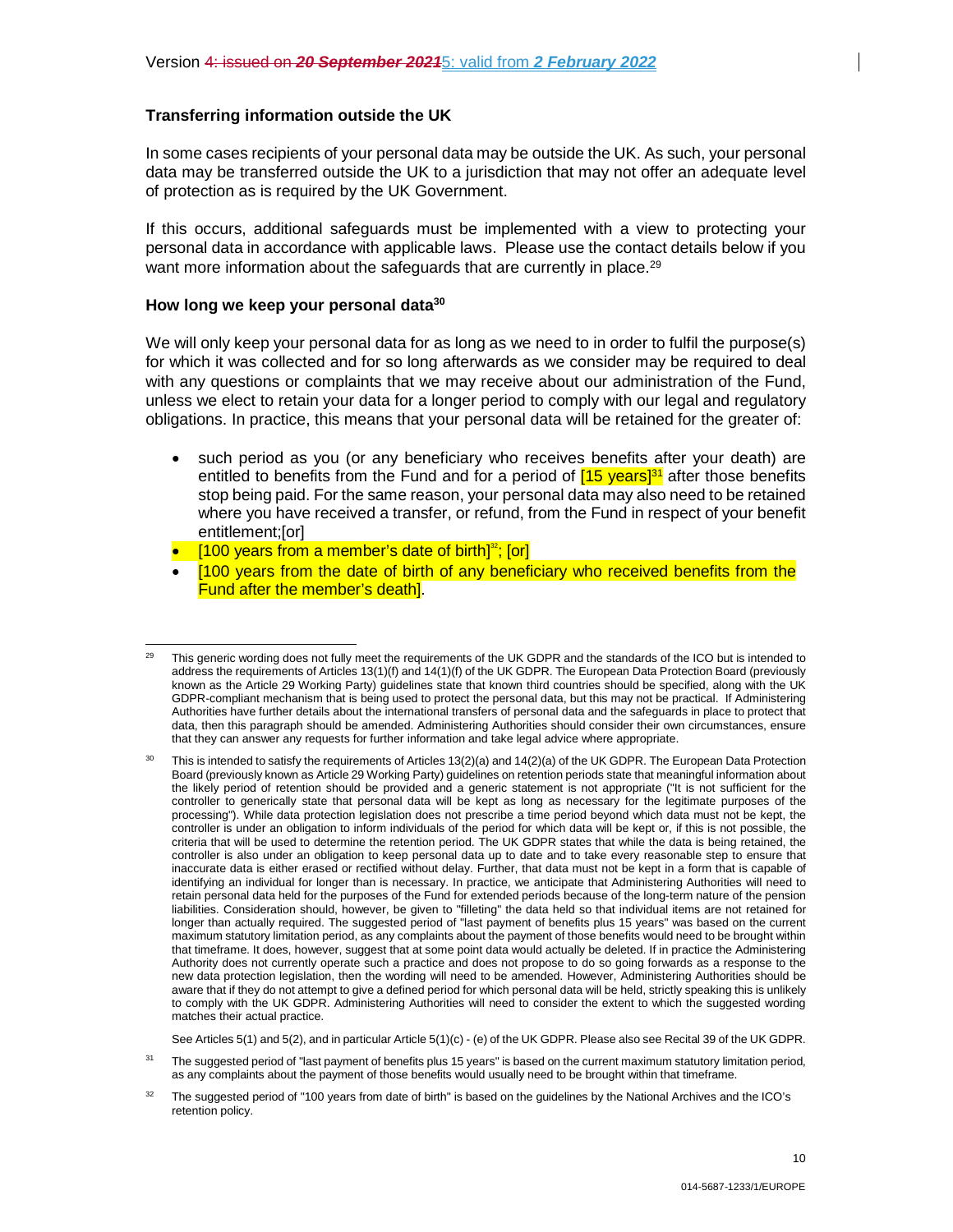# **Your rights<sup>33</sup>**

You have a right to access and obtain a copy of the personal data that the Administering Authority holds about you and to ask the Administering Authority to correct your personal data if there are any errors or it is out of date or incomplete. In very limited circumstances, you may also have a right to ask the Administering Authority to restrict<sup>34</sup> the processing of your personal data, or to transfer or (in extremely limited circumstances, such as where your personal data is no longer needed for the purpose for which it is being processed) erase<sup>35</sup> your personal data. You should note that we are not obliged to erase your personal data if we need to process it for the purposes of administering the Fund.

In certain circumstances you have the right to object to the processing of your personal data; for example, you have the right to object to processing of your personal data which is based on the public interest or legitimate interests identified in the section above headed "*The technical bit*", or where processing is for direct marketing purposes.

You can obtain further information about your rights from the Information Commissioner's Office at www.ico.org.uk or via its telephone helpline (0303 123 1113).

If you wish to exercise any of these rights or have any queries or concerns regarding the processing of your personal data, please contact the Fund Administrator as indicated below.<sup>36</sup> You also have the right to lodge a complaint in relation to this privacy notice or the Administering Authority's processing activities with the Information Commissioner's Office which you can do through the website above or their telephone helpline.<sup>37</sup>

As explained in the section above headed "*How we will use your personal data*", one of the reasons we collect and hold your personal data is to administer your Fund benefits.<sup>38</sup> If you do not provide the information we request, or ask that the personal data we already hold is deleted or that the processing of the personal data be restricted, this may affect our ability to administer your benefits, including the payment of benefits from the Fund. In some cases it

See Articles 17(1) and 17(2) of the UK GDPR. This information has to be included notwithstanding that in relation to the LGPS it is not anticipated that members/beneficiaries will in practice have a right of erasure (due to the legal basis for which personal data is collected and processed).

The controller is also under an obligation to inform other data recipients that personal data has been rectified, restricted or erased, and inform the individual of such data recipients on request. See Article 19 of the UK GDPR.

<sup>37</sup> This is intended to satisfy the requirements of Articles  $13(2)(d)$  and  $14(2)(e)$  of the UK GDPR.

<sup>&</sup>lt;sup>33</sup> This is intended to satisfy the requirements of Articles  $13(2)(b)$  and  $14(2)(c)$  of the UK GDPR. As mentioned above, the privacy notice will need to be amended and simplified if it is to be sent to children (and potentially other vulnerable individuals) in order to ensure they can understand the content.

<sup>&</sup>lt;sup>34</sup> See Article 18 of the UK GDPR. The Administering Authority should restrict the processing of the personal data (subject to certain exceptions e.g. storage or to defend a legal claim or for reasons of important public interest) in a number of circumstances specified in Article 18. These include where the individual has contested the accuracy of the personal data. The processing would also have to be restricted where the individual has raised an objection, and the Administering Authority's justification for the processing is based on Article 6(1)(e) or (f) i.e. the necessity to: perform a task in the public interest or pursuant to an official authority; or (if applicable) in its legitimate interests. In practice we anticipate Administering Authorities are likely to have another justification for processing data (i.e. to satisfy their legal obligations under the LGPS regulations) and so members will not be able to restrict processing of accurate data. However, any applicable restriction will last until the Administering Authority is able to verify the accuracy of the personal data or demonstrate an overriding justification for its processing respectively. For reference, note: Article 21(1) contains the right of the data subject to object to the processing of personal data in circumstances relating to the individual, where the controller is relying on the justifications in Article 6(1)(e) or (f), which includes those mentioned immediately above. Under Article 21(2), the right to object also includes where personal data is used for direct marketing purposes and profiling for that purpose.

In order to satisfy Article 13(2)(e) of the UK GDPR, correspondence/documentation asking for personal data should contain specific information about why such information needs to be provided and whether the individual is obliged to provide the information. Legal advice should be taken to ensure any such correspondence/documentation is compliant.